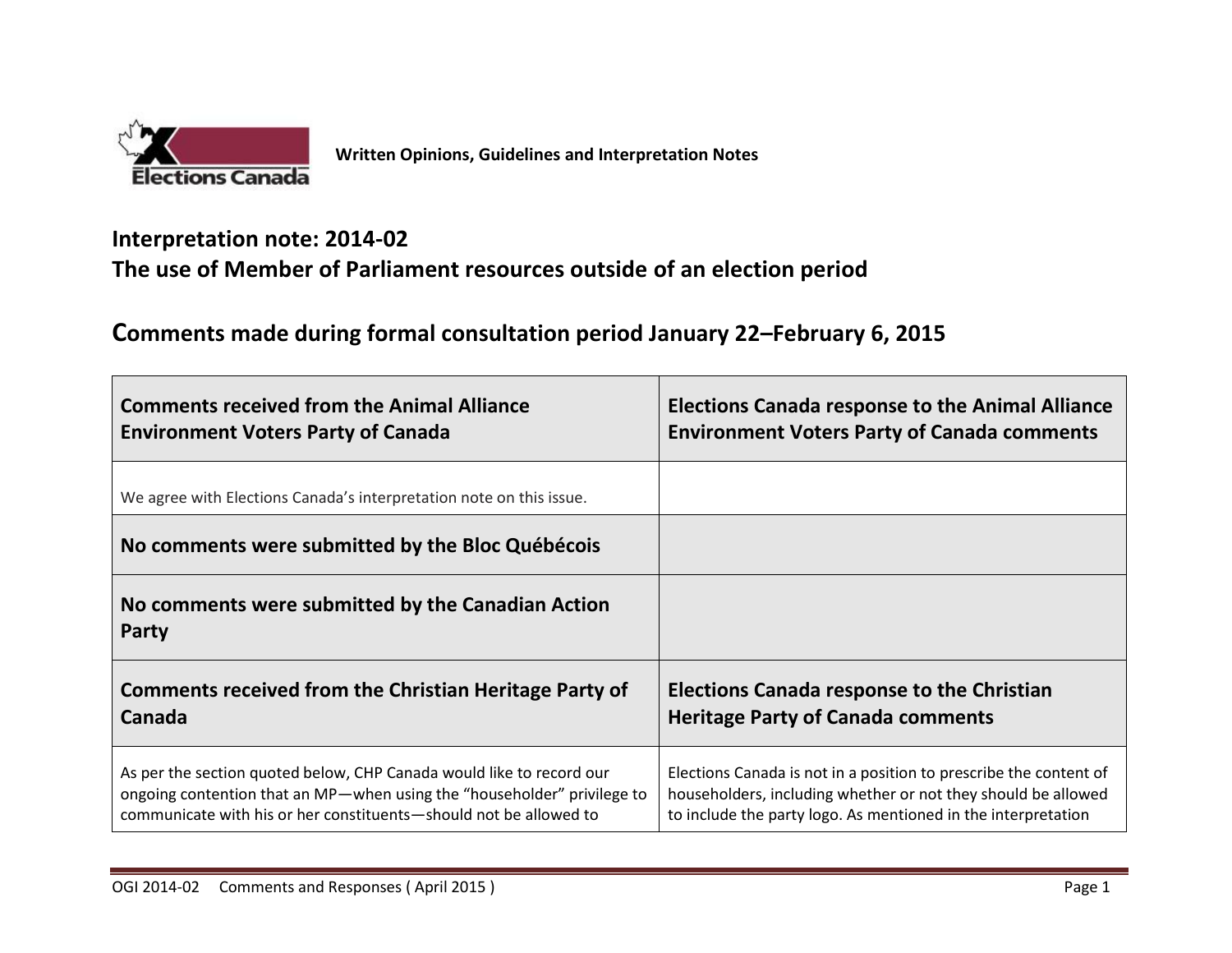| include the party logo as part of that communication. Obviously, affairs<br>under discussion and debate within the House would be of interest to<br>constituents but the MP is a representative of all constituents and the<br>inclusion of the party logo unnecessarily introduces partisan divisiveness. It<br>also unfairly compels taxpaying citizens of other parties to subsidise-<br>through the parliamentary printing privileges and through Canada Post-<br>the advertisement of the MP's party. | note, some parliamentary functions may also have a partisan<br>element. |
|------------------------------------------------------------------------------------------------------------------------------------------------------------------------------------------------------------------------------------------------------------------------------------------------------------------------------------------------------------------------------------------------------------------------------------------------------------------------------------------------------------|-------------------------------------------------------------------------|
| No comments were submitted by the Communist Party of<br>Canada                                                                                                                                                                                                                                                                                                                                                                                                                                             |                                                                         |
| No comments were submitted by the Conservative Party<br>of Canada                                                                                                                                                                                                                                                                                                                                                                                                                                          |                                                                         |
| <b>Comments received from the Green Party of Canada</b>                                                                                                                                                                                                                                                                                                                                                                                                                                                    | Elections Canada response to the Green Party of                         |
|                                                                                                                                                                                                                                                                                                                                                                                                                                                                                                            | <b>Canada comments</b>                                                  |
| Whereas Elections Canada has received several inquiries recently on the use<br>of resources provided by law to MPs and, in particular, there have been<br>questions about whether the use of MP resources in specific situations<br>outside of an election period is regulated under the CEA;                                                                                                                                                                                                              |                                                                         |
| And whereas the questions in each case were whether the activity was<br>"parliamentary", or whether it might constitute a contribution under<br>the Canada Elections Act, and what the implications might be of such a<br>finding;                                                                                                                                                                                                                                                                         |                                                                         |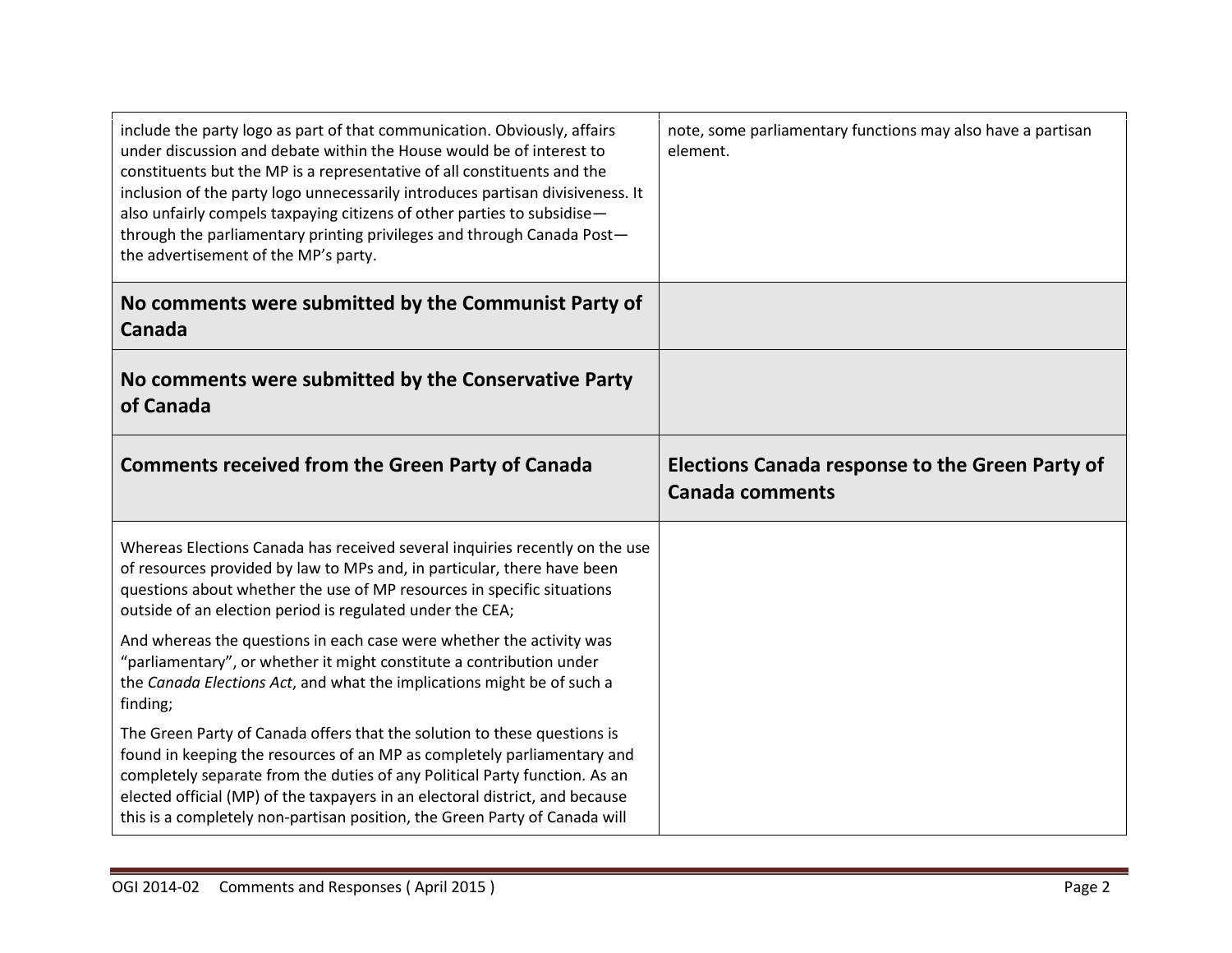| continue to hold to its tradition of absolutely no crossover between our MP<br>offices and the Political Party that they are associated with.                                                                                                                                                                                                                                                                                                                                                                                                                                                                                                                                                                                                                            |                                                                                                                                                                                                                                                                                                                                                                                                                                                                                                                                                           |
|--------------------------------------------------------------------------------------------------------------------------------------------------------------------------------------------------------------------------------------------------------------------------------------------------------------------------------------------------------------------------------------------------------------------------------------------------------------------------------------------------------------------------------------------------------------------------------------------------------------------------------------------------------------------------------------------------------------------------------------------------------------------------|-----------------------------------------------------------------------------------------------------------------------------------------------------------------------------------------------------------------------------------------------------------------------------------------------------------------------------------------------------------------------------------------------------------------------------------------------------------------------------------------------------------------------------------------------------------|
| All staff persons of any Hill office, who have any function in the Green Party<br>of Canada, carry the responsibility of keeping the two roles entirely<br>separate. All persons associated with the Green Party of Canada are<br>similarly instructed to keep all correspondence and dealings with the Hill<br>Office staff as separate. As per the example in the backgrounder, in the case<br>of householders, the Green Party of Canada uses the green colour offered<br>by the House of Commons; however, the householders do not sport the<br>logo of the Green Party of Canada, even though it is allowed under the<br>current rules. None of the Parliamentary resources, whether they are<br>material or non-material, are shared with any entity of the Party. |                                                                                                                                                                                                                                                                                                                                                                                                                                                                                                                                                           |
| The Green Party of Canada will continue this practice and offers that all MPs<br>and Political Parties should do the same.                                                                                                                                                                                                                                                                                                                                                                                                                                                                                                                                                                                                                                               |                                                                                                                                                                                                                                                                                                                                                                                                                                                                                                                                                           |
|                                                                                                                                                                                                                                                                                                                                                                                                                                                                                                                                                                                                                                                                                                                                                                          |                                                                                                                                                                                                                                                                                                                                                                                                                                                                                                                                                           |
| <b>Comments received from the Liberal Party of Canada</b>                                                                                                                                                                                                                                                                                                                                                                                                                                                                                                                                                                                                                                                                                                                | Elections Canada response to the Liberal Party of<br><b>Canada comments</b>                                                                                                                                                                                                                                                                                                                                                                                                                                                                               |
| This guideline/interpretation does not appear to include the activities of<br>Senators nor the use of Ministerial Departmental budgets. Is the intent to<br>issue separate guidance in these areas, or should this<br>guideline/interpretation be amended to be broader in scope?<br>The Liberal Party of Canada generally agrees with Elections Canada's<br>approach to interpreting the use of Member of Parliament (MP) resources<br>outside an election period. The Canada Elections Act (CEA) deals with the<br>regulation of activities related to the electoral process, not those related to<br>the parliamentary process. Thus, as stated in this Interpretation Note, as a<br>general rule, the use of MP resources outside an election period will not        | The activities of senators and the use of ministerial budgets are<br>dealt with in the political financing handbooks for parties and<br>candidates. The treatment of this issue in the candidate<br>handbook has been modified to reflect the more detailed<br>treatment provided in the party handbook. It now reads as<br>follows:<br>If a senator, a minister or another candidate<br>campaigns on behalf of the candidate, the expenses<br>related to that person's involvement in the campaign<br>are election expenses and have to be authorized in |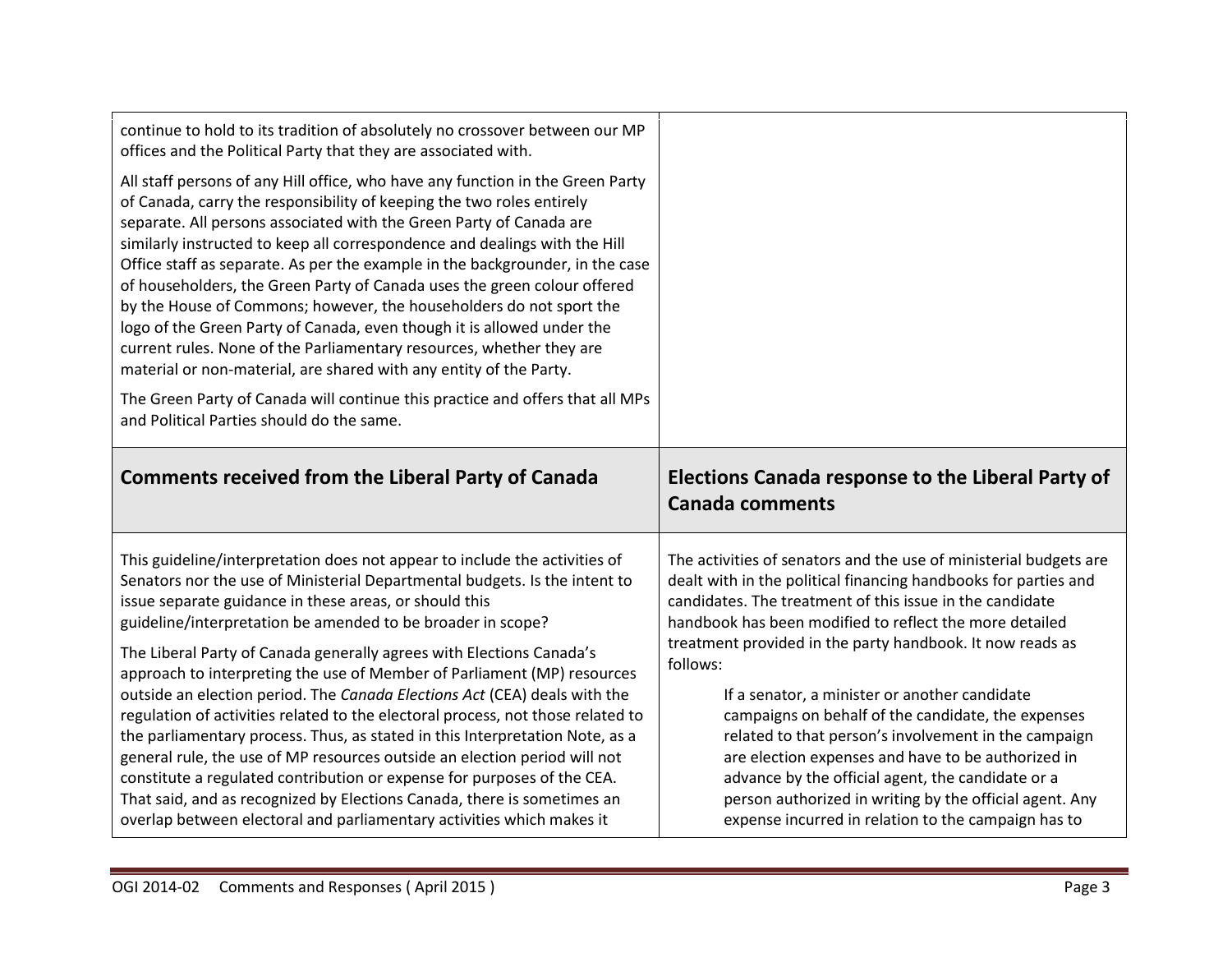| difficult to develop hard and fast rules regarding the use of MP resources.<br>Elections Canada is proposing an overall approach that would limit the<br>regulation of MP resources used outside an election to only those situations<br>where it is clear that the activity cannot reasonably be attributable to a<br>parliamentary function. The Liberal Party of Canada is supportive of this<br>approach; and as stated on page 2 of the Interpretation Note, we agree that<br>the list of regulated activities should not be closed.                                                                | be reimbursed using campaign funds or accepted as a<br>non-monetary contribution if paid by an eligible<br>contributor or as a non-monetary transfer if paid by<br>the party or a registered association of the party.<br>In the event that a senator, a minister or another<br>candidate has travelled to a particular destination for<br>purposes unrelated to the election and campaigns on<br>behalf of the candidate while there, any incremental<br>costs incurred to assist with the campaign are election<br>expenses. (section 3.2 Election expenses) |
|----------------------------------------------------------------------------------------------------------------------------------------------------------------------------------------------------------------------------------------------------------------------------------------------------------------------------------------------------------------------------------------------------------------------------------------------------------------------------------------------------------------------------------------------------------------------------------------------------------|----------------------------------------------------------------------------------------------------------------------------------------------------------------------------------------------------------------------------------------------------------------------------------------------------------------------------------------------------------------------------------------------------------------------------------------------------------------------------------------------------------------------------------------------------------------|
| The examples of MP expenditures provided in the guideline/interpretation<br>essentially reflect the relationship between an MP and the electoral district<br>they represent. It would be helpful if Elections Canada could include in the<br>Note other examples or a reference related to, for instance:<br>MPs making a non-monetary contribution in ridings in which they<br>are not candidates;<br>An MP using parliamentary resources in part of his/her riding that<br>$\bullet$<br>will not be part of that riding following redistribution;<br>MPs who are retiring once the election is called. | The interpretation note covers the first bullet from this list in<br>terms of MPs providing a non-monetary contribution to a<br>regulated entity.<br>With respect to the second and third bullets, no particular issue<br>arises, either because the activity is in a part of the riding that<br>will not be part of it following redistribution or because the MP<br>plans to retire. The note already covers these situations for<br>election expenses where a non-monetary contributioncould be<br>involved.                                                |
| During the January 2015 technical briefing with the ACPP Sub-Committee<br>there was a discussion regarding the transfer of intellectual property (IP),<br>such as an issues return card from a Householder mailing. The broad<br>consensus of the Sub-Committee was that providing the IP to a regulated<br>political entity, including the entering of that IP into a political party<br>database by MP staff during working hours, would not be considered as a<br>contribution. This broad issue should be added to the Interpretation Note.                                                          | While Elections Canada does not disagree with this position<br>(insofar as the intellectual property is gathered by the MP<br>pursuant to a parliamentary function), we believe that it is<br>already covered by the general principles outlined in the<br>interpretation note.                                                                                                                                                                                                                                                                                |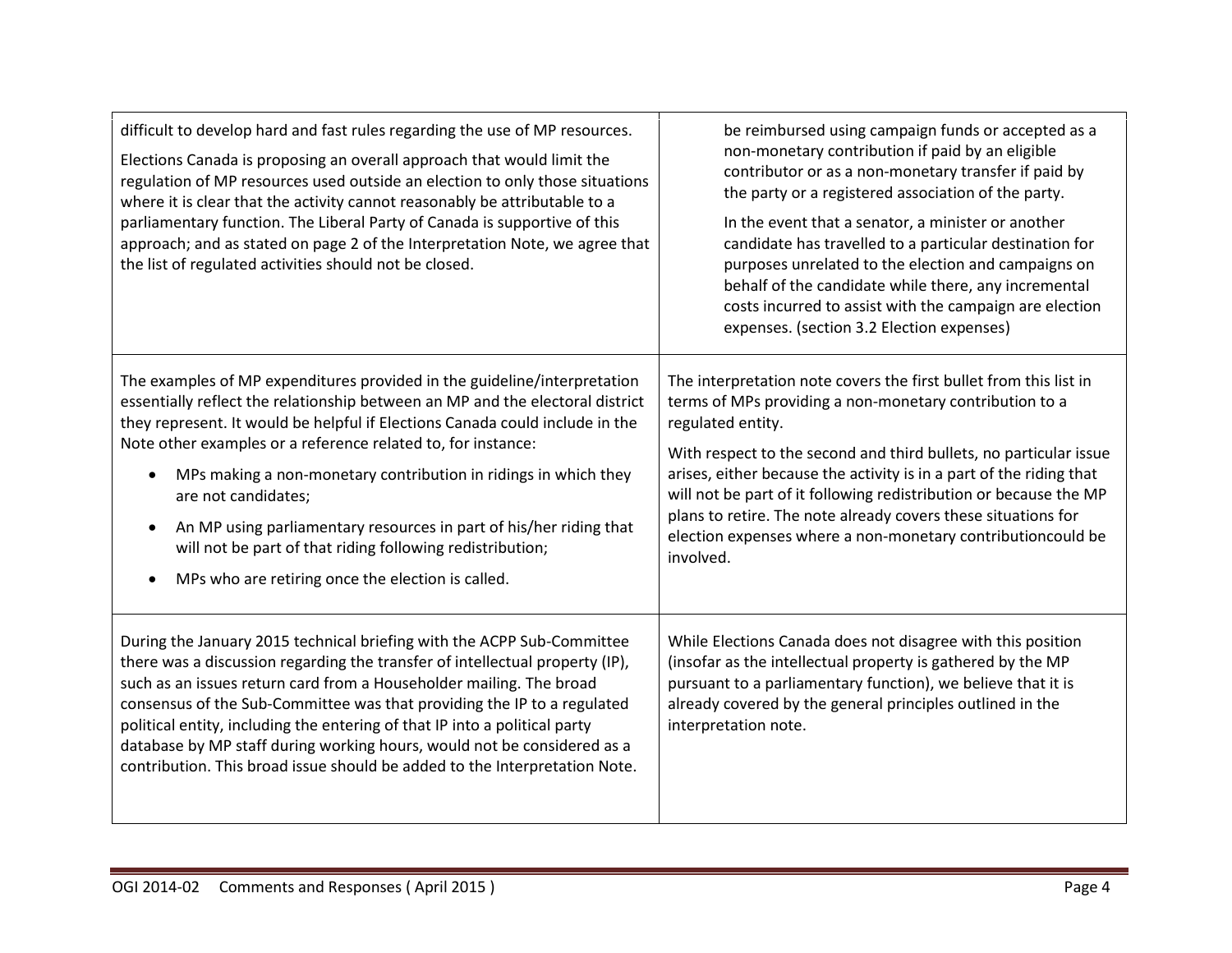| Also during the January 2015 technical briefing, Sub-Committee members<br>were advised by Elections Canada that the historical interpretation of<br>allocating MP travel between partisan and Parliamentary activities had<br>been changed. More specifically, if an MP travelled to a region on<br>Parliamentary business using Parliamentary resources, but on that same<br>trip engaged in partisan activities on behalf of or for a registered political<br>entity, we understand that the new interpretation is that only incremental<br>costs incurred to participate in the partisan activity are deemed to be<br>contributions to the registered political entity. We also understood that this<br>applied to both non-election and election periods. Could something<br>regarding this matter be added to the guideline/interpretation? | This comment is now reflected in the candidate and party<br>handbooks.                                                                                                                                                                       |
|--------------------------------------------------------------------------------------------------------------------------------------------------------------------------------------------------------------------------------------------------------------------------------------------------------------------------------------------------------------------------------------------------------------------------------------------------------------------------------------------------------------------------------------------------------------------------------------------------------------------------------------------------------------------------------------------------------------------------------------------------------------------------------------------------------------------------------------------------|----------------------------------------------------------------------------------------------------------------------------------------------------------------------------------------------------------------------------------------------|
| Additionally, the various political entity manuals will require updating.                                                                                                                                                                                                                                                                                                                                                                                                                                                                                                                                                                                                                                                                                                                                                                        |                                                                                                                                                                                                                                              |
| Specific                                                                                                                                                                                                                                                                                                                                                                                                                                                                                                                                                                                                                                                                                                                                                                                                                                         |                                                                                                                                                                                                                                              |
| As computers and printers in an MP's office remain the property of<br>the House of Commons and cannot be given or sold by an MP, the<br>term "gives" should be replaced with "loans/provides" on both<br>page 1, item 3 and page 7, item (d) at paragraph 2.                                                                                                                                                                                                                                                                                                                                                                                                                                                                                                                                                                                     | The word "gives" has been replaced with "provides".                                                                                                                                                                                          |
| Would it be possible to add some commentary, on page 5 at<br>paragraph 4, regarding MP websites as follows: if the MP's URL<br>during the campaign period were redirected to the candidate's<br>campaign website, then only the fee for the URL would need to be<br>categorized as a contributed good and service reportable campaign<br>expenditure.                                                                                                                                                                                                                                                                                                                                                                                                                                                                                            | Elections Canada does not believe additional commentary is<br>necessary regarding the treatment of URLs for a redirected<br>website. As this cost would generally be less than \$200, it would<br>not need to be recorded as a contribution. |
| No comments were submitted by the Libertarian Party of<br>Canada                                                                                                                                                                                                                                                                                                                                                                                                                                                                                                                                                                                                                                                                                                                                                                                 |                                                                                                                                                                                                                                              |
| No comments were submitted by the Marijuana Party                                                                                                                                                                                                                                                                                                                                                                                                                                                                                                                                                                                                                                                                                                                                                                                                |                                                                                                                                                                                                                                              |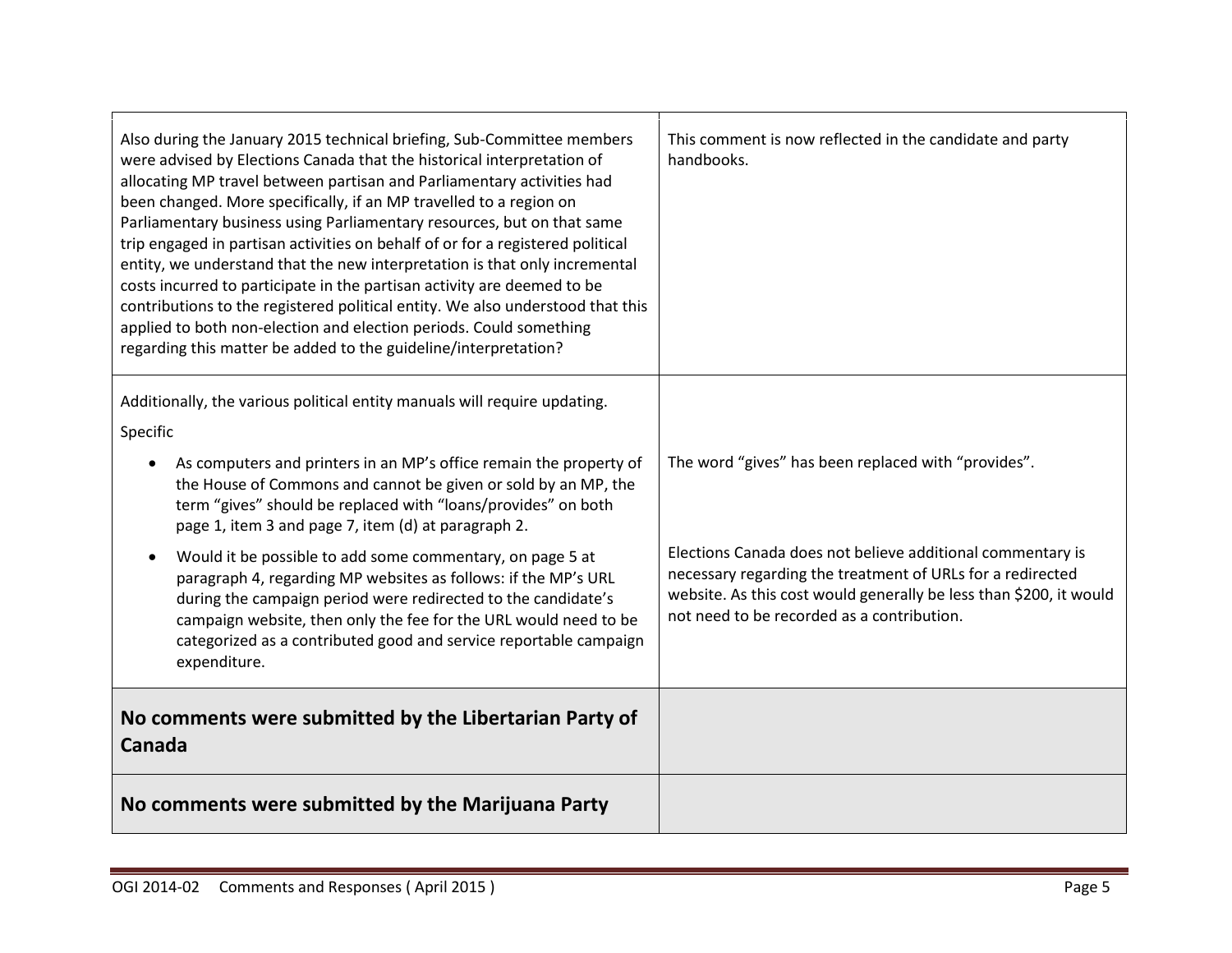| No comments were submitted by the Marxist-Leninist<br><b>Party of Canada</b>                                                                                                                                                                                                                                                                                                                                                   |                                                                                                                     |
|--------------------------------------------------------------------------------------------------------------------------------------------------------------------------------------------------------------------------------------------------------------------------------------------------------------------------------------------------------------------------------------------------------------------------------|---------------------------------------------------------------------------------------------------------------------|
| No comments were submitted by the New Democratic<br>Party                                                                                                                                                                                                                                                                                                                                                                      |                                                                                                                     |
| <b>Comments received from the Party for Accountability,</b><br><b>Competency and Transparency</b>                                                                                                                                                                                                                                                                                                                              | <b>Elections Canada response to the Party for</b><br><b>Accountability, Competency and Transparency</b><br>comments |
| PACT agrees with the description of Elections Canada's interpretation as<br>present in this note. We believe that the methods of interpretation<br>discussed therein are consistent in terms of accountability and provide the<br>appropriate measurement of the use of resources related to the specified<br>limits in the Candidates' Handbook. These interpretations provide for fair<br>measurement of elections expenses. |                                                                                                                     |
| PACT agrees with the interpretation and feels that there is no need for<br>modification in Elections Canada's interpretation.                                                                                                                                                                                                                                                                                                  |                                                                                                                     |
| No comments were submitted by the Pirate Party of<br>Canada                                                                                                                                                                                                                                                                                                                                                                    |                                                                                                                     |
| No comments were submitted by the Progressive<br><b>Canadian Party</b>                                                                                                                                                                                                                                                                                                                                                         |                                                                                                                     |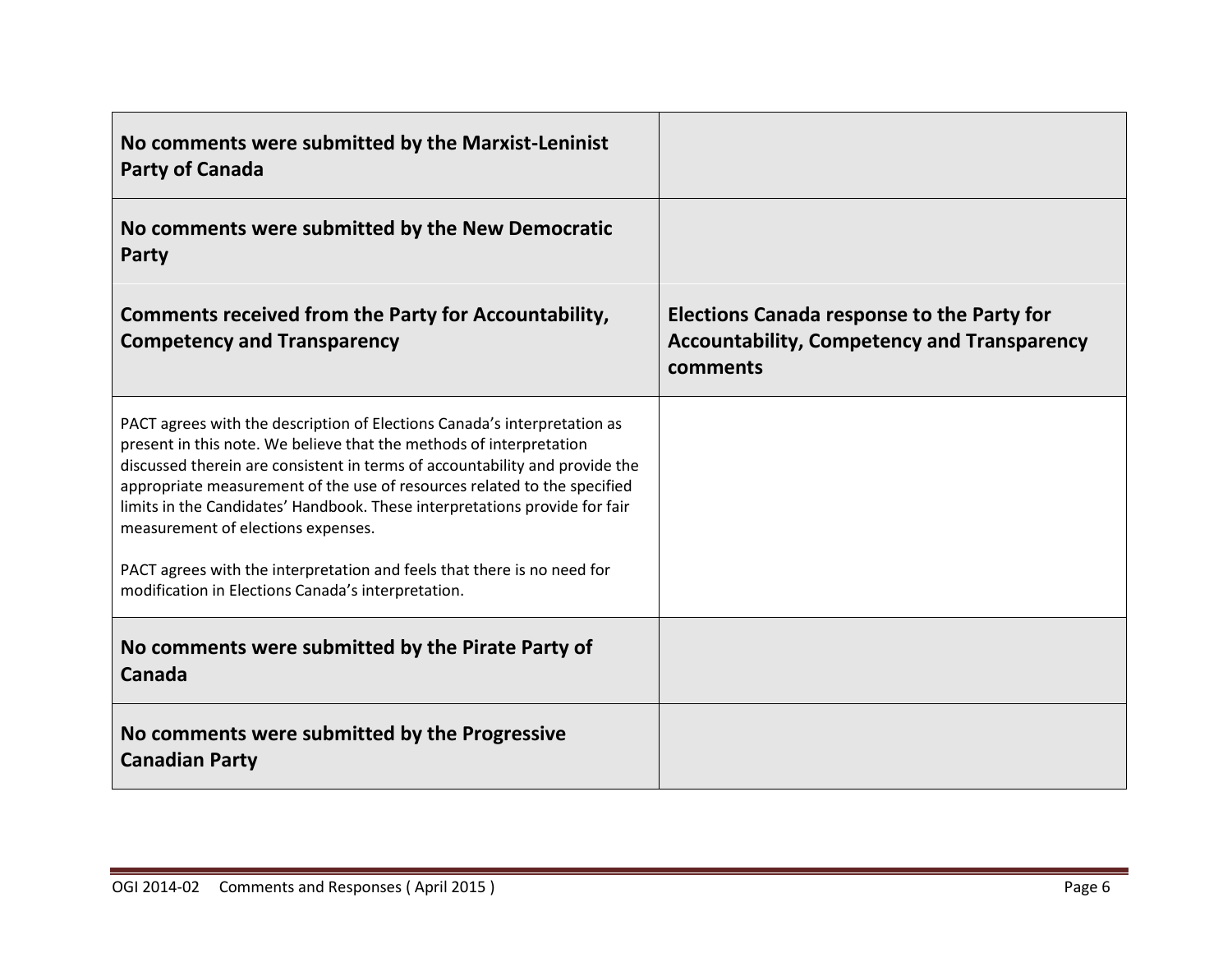| No comments were submitted by the Rhinoceros Party                                                                                                                                                                                                                                                                                                                                                                                                                                                                    |                                                                                      |
|-----------------------------------------------------------------------------------------------------------------------------------------------------------------------------------------------------------------------------------------------------------------------------------------------------------------------------------------------------------------------------------------------------------------------------------------------------------------------------------------------------------------------|--------------------------------------------------------------------------------------|
| No comments were submitted by the United Party of<br>Canada                                                                                                                                                                                                                                                                                                                                                                                                                                                           |                                                                                      |
| <b>Comments received from the Commissioner of Canada</b><br><b>Elections</b>                                                                                                                                                                                                                                                                                                                                                                                                                                          | <b>Elections Canada response to the Commissioner</b><br>of Canada Elections comments |
| I am in agreement with the proposed approach put forth in this GI that,<br>generally, the use of parliamentary resources by a Member outside of an<br>election period will constitute activities that fall outside of the regulatory<br>ambit of the Act. In particular, I share the view that Members'<br>communications with constituents are at the very heart of our<br>parliamentary system of government, and constitute a crucial feature of our<br>democracy.                                                 |                                                                                      |
| The House of Commons provides budgetary entitlements to its Members to<br>allow them to carry out their parliamentary functions, including<br>communicating with constituents. The adoption of political financing rules<br>cannot have been intended to reduce a Member's ability to perform their<br>parliamentary functions and carry out such communications, in such a way,<br>for instance, as to limit such communications to the amount of allowable<br>contributions that can legally be made under the Act. |                                                                                      |
| Subject to three comments on particular issues that appear below, I am of<br>the view that the circumstances that have been identified in the proposed<br>GI as being subject to the Act's regulatory ambit are reasonable. They are<br>consistent with our parliamentary tradition and Parliament's likely intent in<br>adopting political financing rules in the Act.                                                                                                                                               |                                                                                      |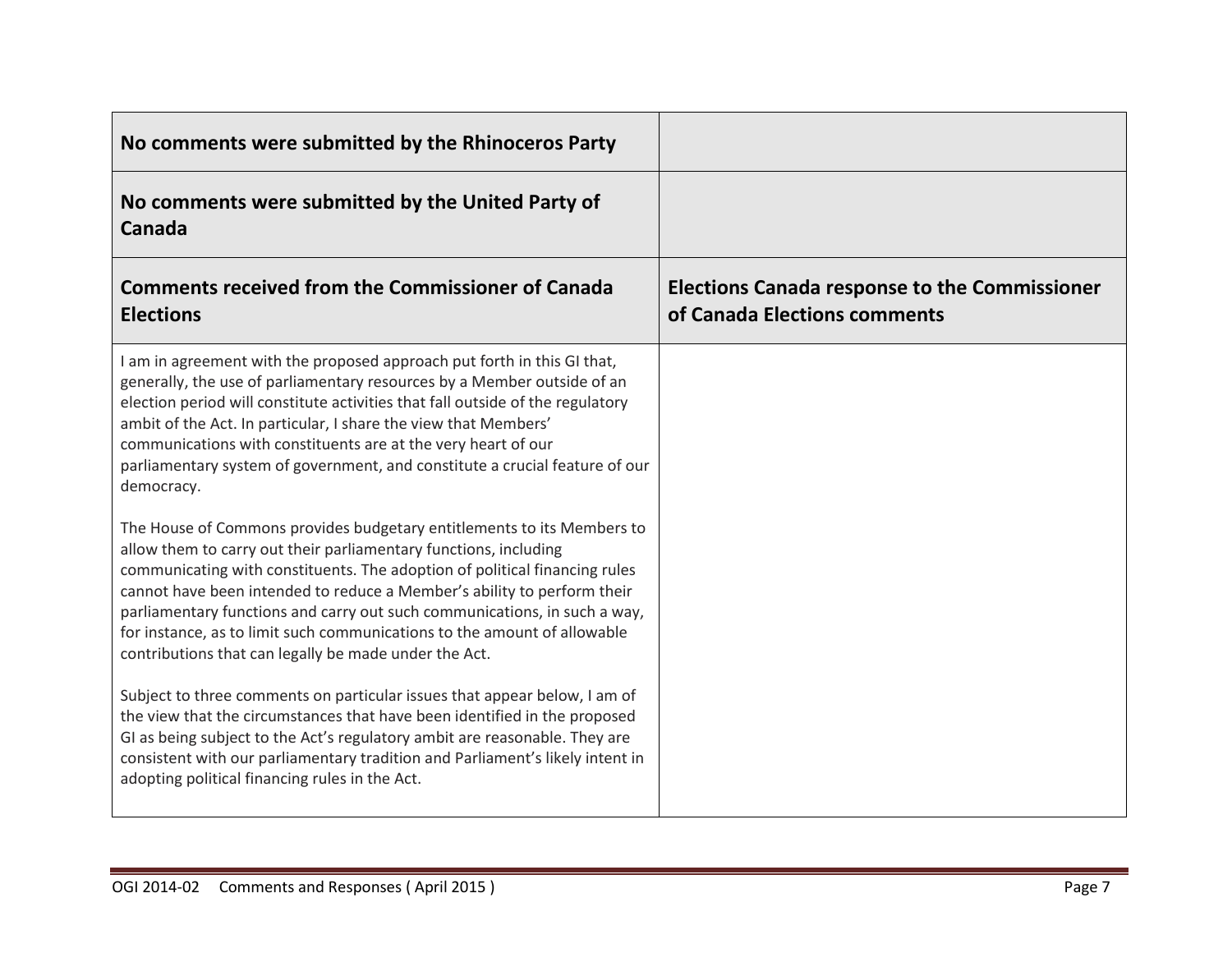## *1. Householders*

On page 4 of the GI, it is stated that "[f]or a fixed-date election, any householder distributed in the 36 days before election day will be considered an election expense." This statement follows a description in the proposed GI of Elections Canada's current practice, which would still be applicable at by-elections or elections at a time other than at a fixed-date. This position is that the distribution of the householder will not cause an election expense to have been incurred if it was no longer possible to stop its distribution at the issue of the writs.

Although I suspect that the intent was to have both rules apply to elections held at a fixed-date, the current wording could lead someone to think that only material distributed within the 36 days before polling day are to be considered as election expenses. This does not seem to be an appropriate position to take, considering that there is no maximum election period provided for in the Act. For instance, in a situation where the election period for an election was 45 days instead of the 36-day minimum, it would provide incumbents with a substantial advantage if only householders distributed in the last 36 days of the campaign had to be reported as election expenses.

As such, I believe that the statement about fixed-date elections should be clarified. While it makes sense to ensure that all householders distributed in the 36 days before a fixed-date election are captured as election expenses because the timing of the mail-out provides an advantage that the Member should have known would arise, it is still important to capture all householders sent during the entire election period, unless it was no longer possible to stop the mail-out at the issue of the writs in the case of an election that is longer than 36 days.

This part of the interpretation note has been clarified in accordance with this comment by adopting the wording of the candidate handbook.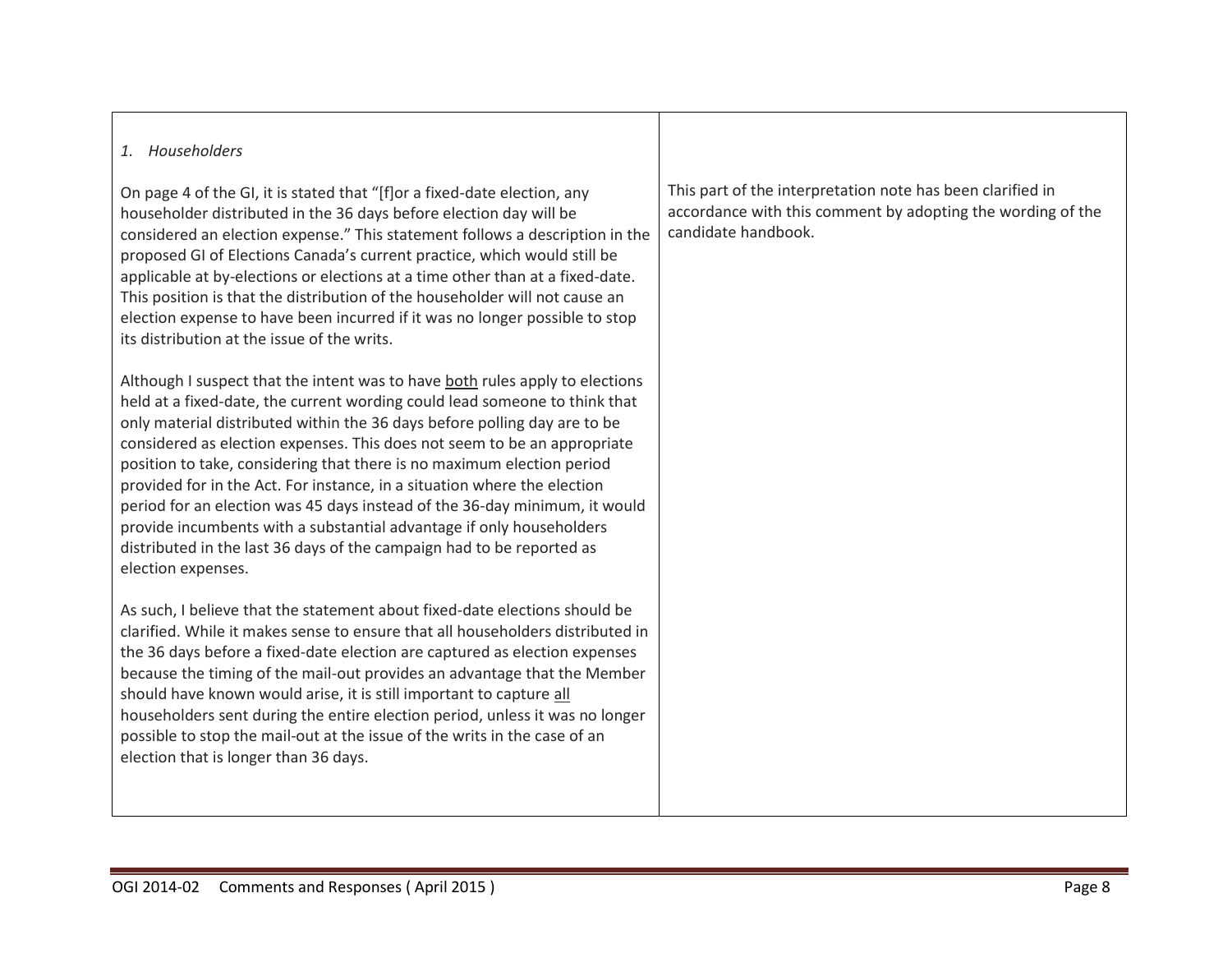## *2. Permanent billboards*

I also note that Elections Canada's past treatment of a particular type of expense – that is, the cost of permanent billboards designed to last that contain a Member's advertisement – no longer seems to be valid in light of changes to the Act recently adopted by Parliament.

The GI states as follows at page 5:

"The agency has accepted that the total cost of a permanent billboard designed to last for the MP's term is not the appropriate measure of the election expense where that billboard remains in place during an election as election advertising. It has accepted as reasonable the value of a "functionally equivalent" but temporary sign, in keeping with the short election period."

With changes to the Act that came into force on December 19, 2014, this interpretation appears, in my view, difficult to sustain. The new paragraphs 376(3)(*a*) and (*b*) of the Act now provide as follows:

**376.** (3) An election expense referred to in subsection (1) includes a cost incurred for, a non-monetary contribution in relation to, or a provision of goods and services in relation to,

(*a*) the production of advertising or promotional material;

(*b*) the distribution, broadcast or publication of such material in any media or by any other means during the election period, including by the use of a capital asset. (emphasis added)

Whereas the former paragraph 407(3)(*a*) included both the production and distribution of advertising material as election expenses, Parliament split the two concepts in different paragraphs in the new section 376, and

Elections Canada does not agree with the position set out here. Please see our response to comment number 13 of the Commissioner of Canada Elections respecting the candidate handbook (2014-03)*.* For the agency's position on permanent billboards, please see the section of the candidate handbook entitled "Websites and billboards".

In reviewing this comment, Elections Canada determined that a full discussion of assets used during the election period is not necessary for the purposes of the interpretation note, which deals with the use of assets outside the election period. Therefore, some of the note's content referred to in the comment has been removed.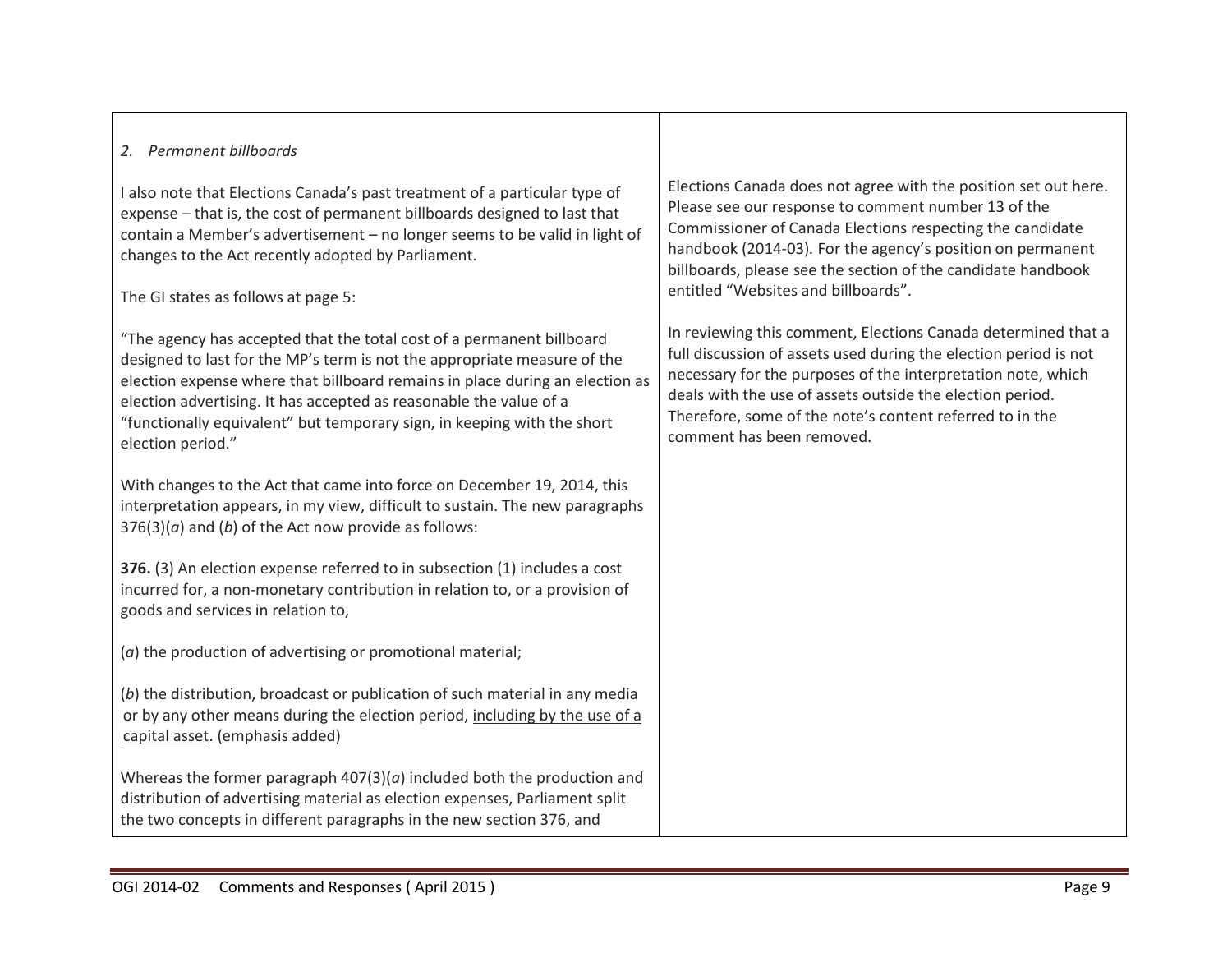| specified that the distribution of advertising by the use of a capital asset is<br>an election expense. Further, the new concept of "capital asset" is now<br>defined in subsection 2(1) of the Act as follows:                                                                                                                                                                                                                                                                                                                                                                                                                                                                                                      |                                                                                                                                                                                                                |
|----------------------------------------------------------------------------------------------------------------------------------------------------------------------------------------------------------------------------------------------------------------------------------------------------------------------------------------------------------------------------------------------------------------------------------------------------------------------------------------------------------------------------------------------------------------------------------------------------------------------------------------------------------------------------------------------------------------------|----------------------------------------------------------------------------------------------------------------------------------------------------------------------------------------------------------------|
| ""capital asset" means any property with a commercial value of more than<br>\$200 that is normally used outside an election period other than for the<br>purposes of an election."                                                                                                                                                                                                                                                                                                                                                                                                                                                                                                                                   |                                                                                                                                                                                                                |
| In my view, the intent of Parliament in making these changes was to require<br>that, where a capital asset $-$ such as a permanent billboard $-$ is used to<br>allow for the distribution of advertising material, what must be reported as<br>an election expense is the value of the use of the capital asset during the<br>election period. As a result, in addition to the production costs incurred for<br>producing the advertising message, it would be preferable if the election<br>expense to be reported was considered to be the commercial value of the<br>cost of renting such a permanent billboard during the election period in<br>order to allow for the distribution of the advertising material. |                                                                                                                                                                                                                |
| 3. Individual making the contribution                                                                                                                                                                                                                                                                                                                                                                                                                                                                                                                                                                                                                                                                                |                                                                                                                                                                                                                |
| The GI suggests that where a Member's parliamentary resources are given<br>to, or used to promote, a regulated entity in circumstances that fall under<br>the regulatory ambit of the Act, the Member will be considered to have<br>made a contribution to that regulated entity. For instance, the following<br>statement is found in the chart on page 2:                                                                                                                                                                                                                                                                                                                                                          | Elections Canada agrees that the question of who made the<br>contribution is a factual one. For this reason, the interpretation<br>note states on pages 2 and 7 that the contribution "may" be<br>from the MP. |
| "The value represented by the activity or resource may be treated as a non-<br>monetary contribution from the MP to the recipient entity (party,<br>association, nomination contestant or leadership contestant). A<br>contribution is subject to the rules on individual contribution limits for the<br>contributor, and to the rules on excessive contributions and reporting for<br>the recipient entity."                                                                                                                                                                                                                                                                                                        |                                                                                                                                                                                                                |